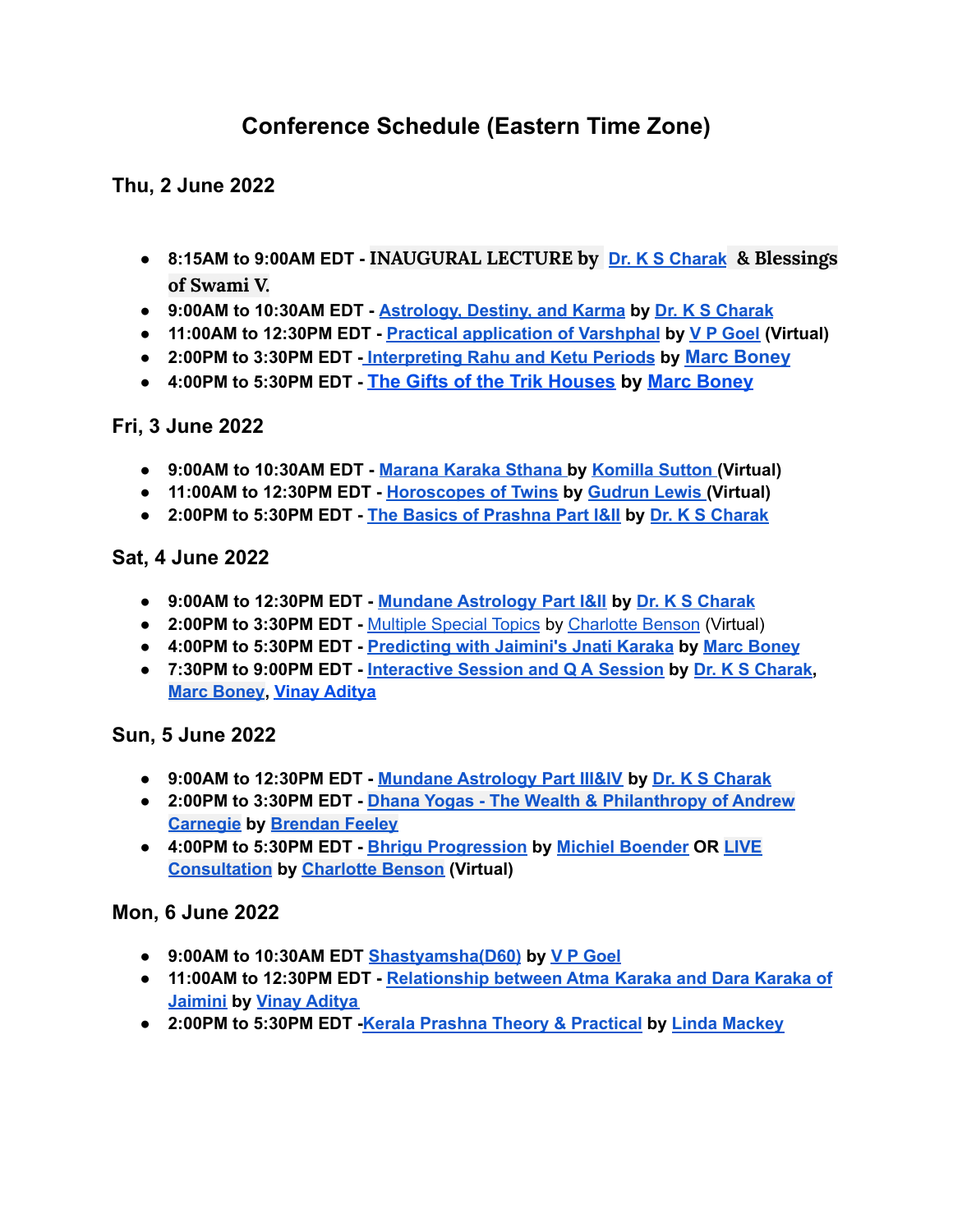## **Tue, 7 June 2022**

- **● 9:00AM to 12:30PM EDT - How to analyze a chart with [Significant](https://jyotish.com/vinay-aditya/#topics2022) Markers - Part [I&II](https://jyotish.com/vinay-aditya/#topics2022) by Vinay [Aditya](https://jyotish.com/vinay-aditya)**
- **● 2:00PM to 3:30PM EDT - The [Predictive](https://jyotish.com/brendan-feeley/topics2022) Cycles of the Jupiter & Saturn [Conjunctions](https://jyotish.com/brendan-feeley/topics2022) in Mundane Astrology by [Brendan](https://jyotish.com/brendan-feeley) Feeley**
- **● 4:00PM to 5:30PM EDT - [Numerology](https://jyotish.com/mavis-gewant/#topics2022) and its connection to Jyotish by [Mavis](https://jyotish.com/mavis-gewant/) [Gewant](https://jyotish.com/mavis-gewant/)**

## **Wed, 8 June 2022**

- **● 9:00AM to 12:30PM EDT -** Hitting upon Profession [Astrologically](https://jyotish.com/vinay-aditya/#topics2022) Part I&II by [Vinay](https://jyotish.com/vinay-aditya) [Aditya](https://jyotish.com/vinay-aditya)
- **● 2:00PM to 3:30PM EDT - Special [Presentation](https://jyotish.com/brendan-feeley/#topics2022) on Jonny Depp and his married life by [Brendan](https://jyotish.com/brendan-feeley) Feeley**
- **● 4:00PM to 5:30PM EDT - Eyesight -- How to See and Predict Vision [Disturbance](https://jyotish.com/michaelsugarman/#topics2022) in the [Chart](https://jyotish.com/michaelsugarman/#topics2022) by Michael [Sugarman](https://jyotish.com/michaelsugarman/)**
- **● 7:30PM to 9:00PM EDT - [Predicting](https://jyotish.com/marc-boney-2/#topics2022) Major Life Events with Jaimini Jyotish by [Marc](https://jyotish.com/marc-boney-2/) [Boney](https://jyotish.com/marc-boney-2/)**

## **Thu, 9 June 2022**

- **● 9:00AM to 10:30AM EDT -Where did I go [wrong?](https://jyotish.com/gudrun_lewis/#topics2022) by [Gudrun](https://jyotish.com/gudrun_lewis/) Lewis (Virtual)**
- **● 11:00AM to 12:30PM EDT - What's next for 2022: Eclipses, [Retrogrades,](https://jyotish.com/ronnie_gale_dreyer/#topics2022) and [Planetary](https://jyotish.com/ronnie_gale_dreyer/#topics2022) Changes by [Ronnie](https://jyotish.com/ronnie_gale_dreyer) Gale Dreyer**
- **● 2:00PM to 3:30PM EDT - [Trimshamsha](https://jyotish.com/dr-ks-charak/#topics2022) and the Matters of Health part I by [Dr.](https://jyotish.com/dr-ks-charak) K S [Charak](https://jyotish.com/dr-ks-charak)**
- **● 4:00PM to 5:30PM EDT - Charts of Mystics and Spiritual [Visionaries](https://jyotish.com/michaelsugarman/#topics2022) -- Spiritual Gifts in the [Chart](https://jyotish.com/michaelsugarman/#topics2022) by Michael [Sugarman](https://jyotish.com/michaelsugarman/)**
- **● 7:30PM to 9:00PM EDT - Tājika Lunar Calendar, as a tool which is [complementary](https://jyotish.com/poornamurti/#topics2022) to traditional muhurta [techniques](https://jyotish.com/poornamurti/#topics2022) by [Poornamurti](https://jyotish.com/poornamurti/) (Greg Stein)**

## **Fri, 10 June 2022**

- **● 9:00AM to 10:30AM EDT - The Secret of [Gandanta](https://jyotish.com/komillasutton/#topics2022) by [Komilla](https://jyotish.com/komillasutton) Sutton (Virtual)**
- **● 11:00AM to 12:30PM EDT - [Parivartana](https://jyotish.com/ronnie_gale_dreyer/#topics2022) Yogas in the horoscope and in prediction by [Ronnie](https://jyotish.com/ronnie_gale_dreyer) Gale Dreyer**
- **● 2:00PM to 3:30PM EDT -** Iyer's [methodology](https://jyotish.com/alan-annand/#topics2022) of Amsha Vichara D9/D10 by Alan [Annand](https://jyotish.com/alan-annand)
- **● 4:00PM to 5:30PM EDT - [Trimshamsha](https://jyotish.com/dr-ks-charak/#topics2022) and the Matters of Health part II by [Dr.](https://jyotish.com/dr-ks-charak) K S [Charak](https://jyotish.com/dr-ks-charak)**